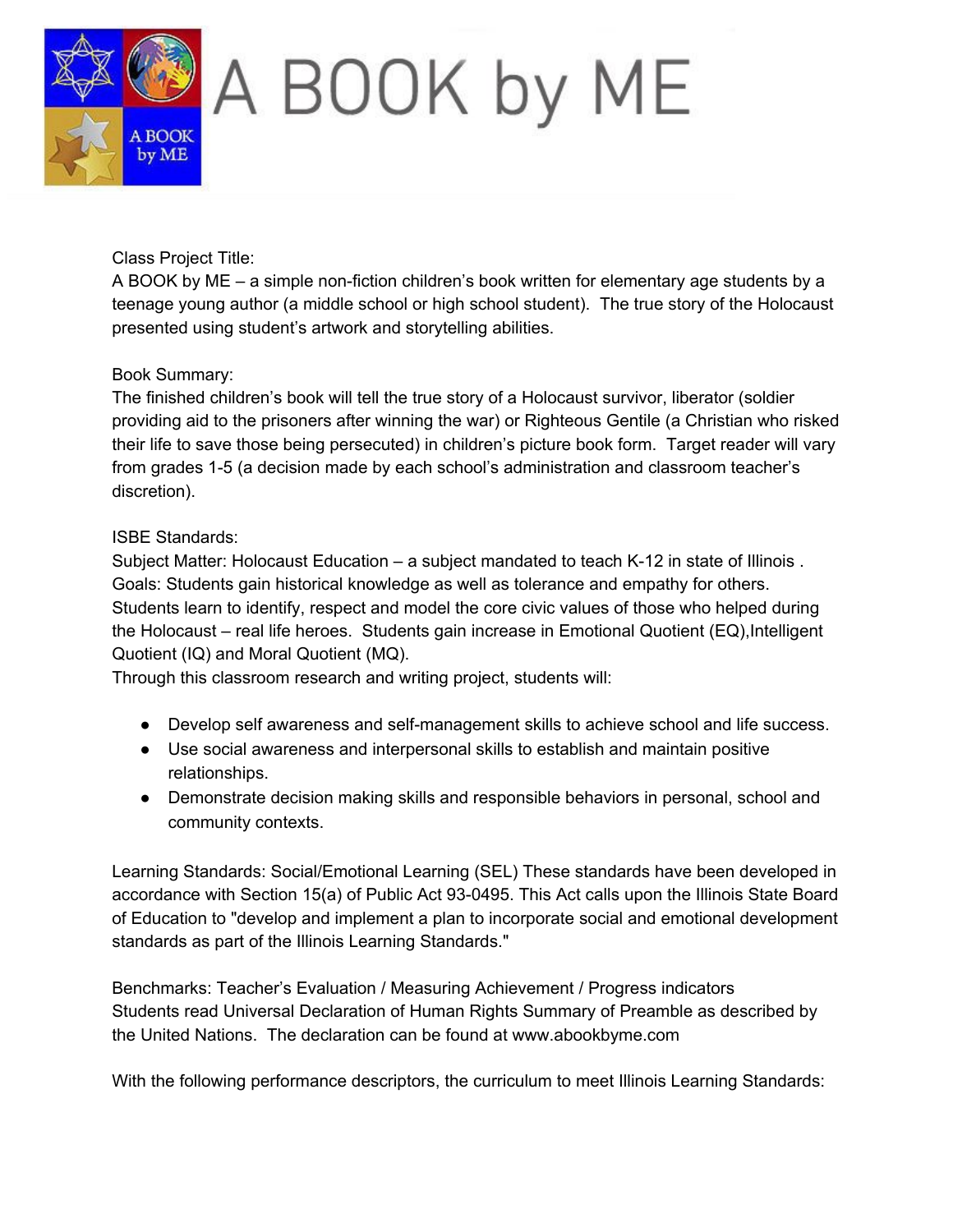

Social Emotional Performance Descriptors 2B – Stages E,F,G,H,I,J and 3C – Stages E,F,G,H,I,J will be addressed.

Social Science Performance Descriptors 16A-Stages E,F,G,H,I,J; 16B - Stages E,F,G,H,I,J; AND 16 D-Stages  $H, I, J$ 

Professional instructors or history experts will teach accurate, research based holocaust material and will assist students in finding accurate relative life stories of holocaust survivors. Instructors will have expertise in helping students develop the understanding, knowledge and empathy to meet the goals of this curriculum. Instructors will have competency in teaching writing skills, and in teaching the creation of books with illustrations from the knowledge the students gain in this course.

### Benchmarks:

Completing this project, students will have studied areas of Social Studies / World History, Writing / English and Art. While learning tolerance themselves, the young authors will preserve stories of great value for generations to come. The finished books will show the students' perspective of the tragic events of the Holocaust; something they can share within their community.

Their finished work should be as accurate and neat as possible to honor the survivors' stories; and should indicate the knowledge acquired in this course.

# Materials Needed:

 A survivor story using a trustworthy account of a survivor's life (GOOD); a visual documentation of the events of a survivor (i.e. Spielberg tape) (BETTER) or a personal interview with a survivor (BEST).

- Art supplies and writing materials
- Computer access

# Procedure:

The students are educated on the main topic of World War II prior to hearing the survivor story. Once they've heard the story, they must adapt the heavy topic into a simpler version, acceptable for younger readers. They edit their stories typing them into Microsoft Word documents.

Once they print their final drafts, they can illustrate the storiesdirectly onto the page. Upon completion, the books' pages will be scanned to a disc to preserve. Ateacher can laminate the finished book covers and bind into a children's book as a completed project. Students keep their completed books as a reminder of this project and areencouraged to share with local clubs, organizations and area nursing homes.